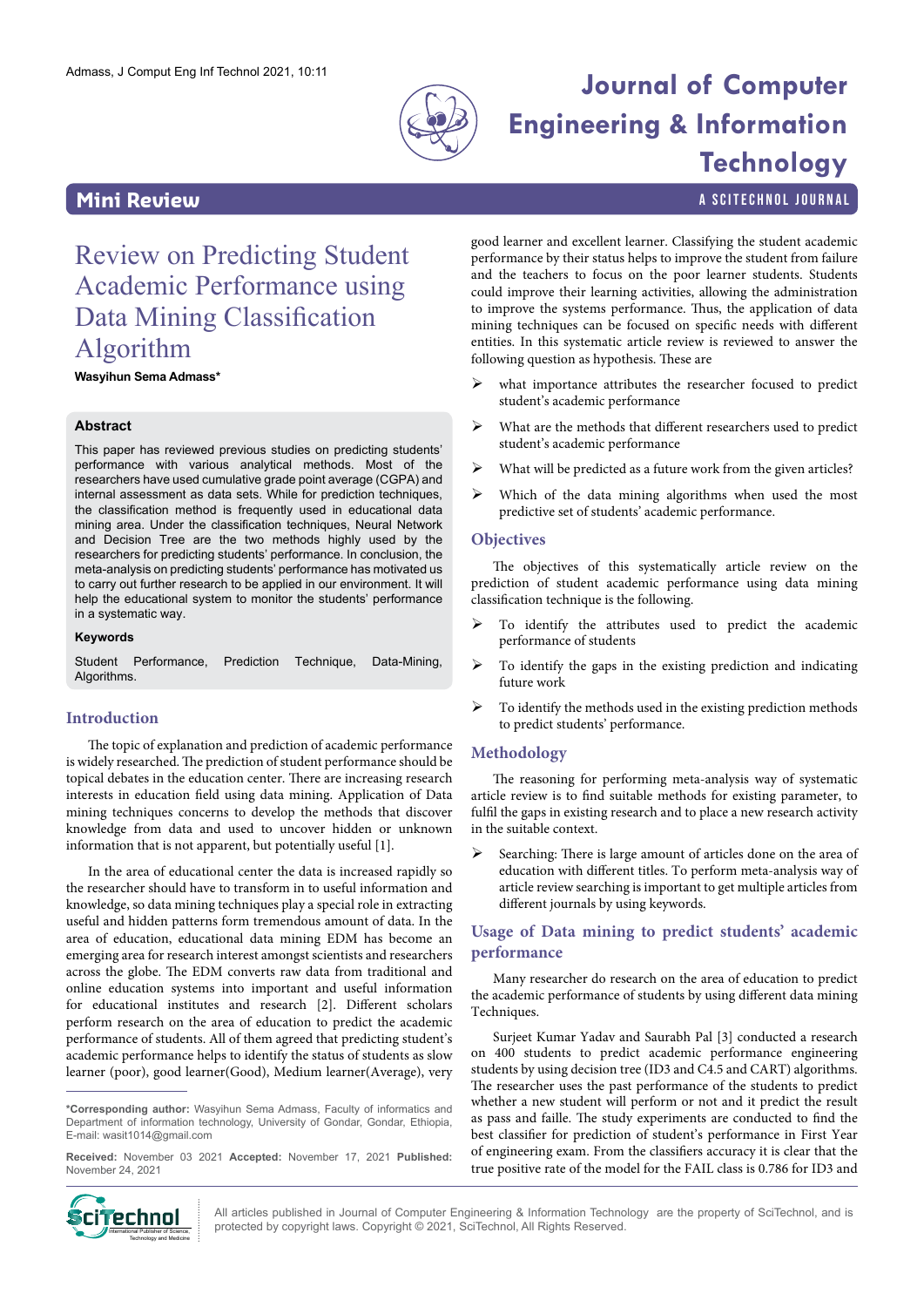C4.5 decision trees that means model is successfully identifying the students who are likely to fail. These students can be considered for proper counselling so as to improve their result. The study is also focused to identify those students which needed special attention.

Vrushali Mhetre and Prof. Mayura Nagar [4] paper focuses on predicting academic performance as slow learner, fast learner and average learner. For that they applied various data mining techniques and compare the Accuracy based on students attributes. This research work is done to identify the best feature selection and classification algorithms to examine slow, average and fast in education data set. to find the best attribute by comparing the performance of various feature selection techniques in the prediction of learners using different classification algorithms such as Naïve Bayes, J48, ZeroR and Random Tree using WEKA tool. The idea of this research work is to identify slow learners which help the faculties to give special attention to individual student's to improve their overall performance. Finally it has been investigated that Random Tree technique performs best with accuracy 95.4545% and identify students who are slow learners which further provide base for deciding Special aid to them.

Sagardeep Roy and Anchal Garg [5] conduct a research on predicting student academic performance using data mining techniques which has the goal to help student improve their skills, to find out what hinders student from achieving success and how to improve it. This paper is don on 32 attributes of a student by using Naïve Bayes classifier, J48 Decision Tree and MLP classification algorithms. The accuracy of these algorithm is Naïve Bayes classifier 68.6 %, J48 algorithm 73.92% and MLP has 51.13 % there for the result is J48 perform best accuracy than others. The result identify the abilities of students, their interests and weaknesses. Student performance can be influenced by different types of attributes. This can be social, demographic and related to school.

M. Mayilvaganan and D. Kalpanadevi [6] conduct a research to predict student academic performance using classification algorithm to classify the student as Excellent Leaner, Good Learner, and average learner, Slow Learner for diagnosis by using three main classification techniques such as decision tree, Naïve Bayesian methods, and knearest- neighbor. The research experiment result of these three algorithms the decision tree, shows that 30% slow learner, 20% of Average learner, 40% good learner and 10% of excellent learner and Naïve Bayes algorithm, it is also decision tree classification based on probability inference the result was found from Figure 1, shows the performance analysis by using this algorithm the result shows 30% of slow learner, 20% of Average learner, 40% good learner and 10% of excellent learner. The experiment of knearest- neighbor algorithm result shows 45% of slow learner, 10% of Average learner, 5% good learner and 40% of excellent learner. From these experiment and analysis of classification accuracy, K-Nearest Neighbor taken a less time for classifying the student performance as excellent learner, Good Learner, Average Learner and Slow Learner. Knearest Neighbor has best accuracy of time taken in classification when compared to other techniques by the significance of examination result and other activities are affected in the rule set. This study is very useful to identify the ratio of slow learner for rectify the failures early and take action to improve the weaker student in perfectly manner.

V. Ramesh, P. Parkavi and K. Ramar [7] conducted this research paper which focuses on identifying weak students and the identified student can be individually assisted by the educators so that their performance is better for the future. This study is also investigate the accuracy of some classification techniques for predicting the performance of students. The researcher uses four different classification algorithms: NaïveBayes, Multilayer Perception, J48, and REPTree. From the research experiment the result shows multilayer perception (MLP) classifier is most appropriate for predicting student performance which gives 72.38% of prediction and the paper concludes the important factors that affect the students performance related to the school.

Sajadin Sembiring [8] conduct a research on student performance prediction to predict the performance of students based on their grade (GPA). The researcher grouped all the grades in to five groups 'excellent, very good, good, average and poor' and the researcher categorized the value of each item in questionaries' with high, low and medium. The researcher uses two data mining techniques SSVM and kerner k-means clustering algorithm. This paper is done on 300 students of samples and every samples is expressed by ten characteristics parameters. We used five performance predictors that proposed in this study and five characteristics demographic data of student. From the research experiment result shows that the average testing accuracy for the lowest 61% for prediction "*good*" performance

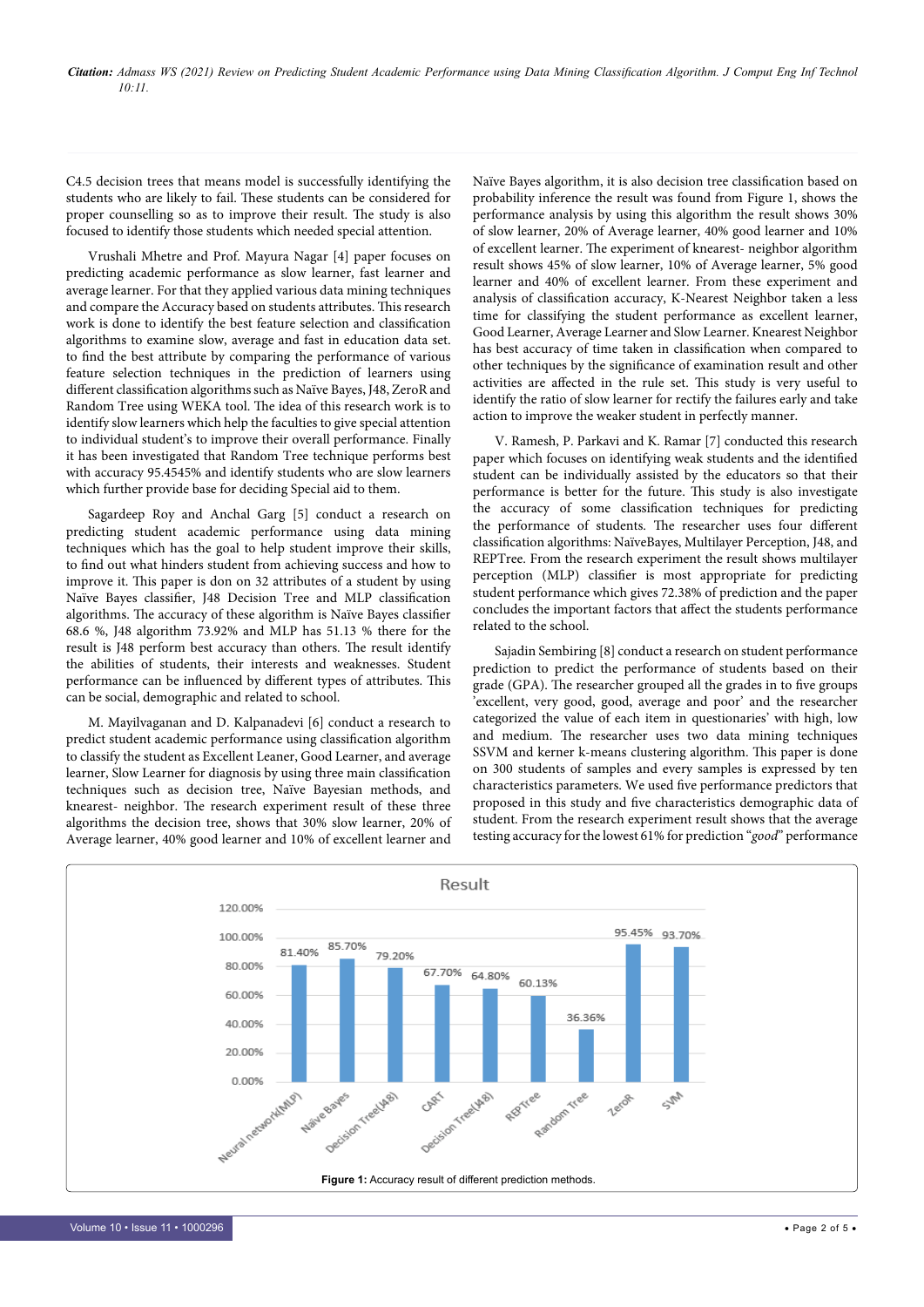*Citation: Admass WS (2021) Review on Predicting Student Academic Performance using Data Mining Classification Algorithm. J Comput Eng Inf Technol 10:11.*

and the highest 93.7% for the prediction "*poor*" performance. Based on the results obtained they are sufficient to prove that the rule model of prediction student performance by using predictor's of student performance proposed acceptable and good enough to serve as predictor of student performance.

Ahmed Mueen, [9] this research paper is conducted two achiever three basic objectives first objective was to predict student academic performance, second objective was to reduce number of attributes, and the last objective is to compare classification accuracy of different classifiers. The researcher uses three classifiers to achieve these objectives Naïve Bayes, Multilayer Perception (neural network) and C4.5 (J48). From these research experiment the accuracy of each classifier shows naïve Bayes 86%, Multilayer Perception 82.7% and decision Tree (J48) 79.2%. From this the researcher conclude that Naïve Bayes classifier has best accuracy to predict the student performance than others. Finally the researcher analyzed the dataset to identify factors which cause student to loss his academic status due to academic performance. We have found that poor performance of student was due to lack of participation in on-line discussion forum.

#### **Important Attributes used to Predict Student Performance**

The meta-analysis systematical article review helps to identify the important attributes used to predict academic student performance. The attribute's which are frequently used and which has great role is predicting student academic performance the attributes will be important attribute Table 1.

The attribute's that are frequently used is GPA and assessment. The researcher used the GPA frequently either directly or indirectly to predict the students' academic performance. GPA is a good predictor because it is tangible measurement for future education and career mobility CGPA is the most influence attributes in determining the survival of students in their study, whether they can complete their study or not. In this review, assessment was classified as assignment mark, quizzes, lab work, class test and attendance. All attributes will be grouped in one attribute called internal assessment. The attributes are mostly used among the researchers to predict students' performance. The next important attributes used to predict student academic performance is student demographic factors which includes gender, age, family background, and disability. The reason that the researcher used demographic factors of a student is to identify which sex has better attitude to learn and more strategic to study. The other attributes which are used by the researcher extracurricular activity high school background there are also several researchers in another study who have used psychometric factor to predict students' performance. A psychometric factor is identified as student interest, study behavior, engage time, and family support. They have used this attributes to make a system to look very clear, simple and user friendly. It helps the lecturer to evaluate students achievement based on their personal interest and behavior. However, these attributes are rarely to apply in predicting students' performance by several researchers because it focuses more on qualitative data and it is also hard to get a valid data from respondents.

### **Prediction Methods used in Predicting Student Performance**

To predict student performance prediction modelling is used. To use predictive modelling in educational data mining different activity may be performed like classification, regression and categorization.

The specific application of data mining techniques grouped by algorithms in predicting student performance will be described in the following:

#### **Decision Tree**

Decision tree is the most wieldy used classification algorithms in data mining techniques. The decision tree models are easily understood because of their reasoning process and can be directly converted into set of IF-THEN rules. From the seven papers six of the paper have been used decision tree algorithms Table 2.

#### **Naive Bayes**

Naïve Bayes algorithm is the next option for the researcher to predict the students' academic performance. Among seven (7) papers five (5) of them have been used naïve Bayes algorithm as prediction method to estimate student performance. The following table shows the predicted result of naïve Bayes algorithm Table 3.

#### **Neural Network**

The next predictor method used by the researcher to estimate student performance is the neural network. The researcher uses Multi-layer perceptron algorithm to predict student performance. Among seven papers three of them have been used this neural network techniques. Look at the following table which shows the result estimated by neural network techniques Table 4.

#### **K-Nearest Neighbor**

The researcher have been also used K-nearest Neighbor data mining algorithm as predictor method to predict student performance. From the seven paper one paper is used K-nearest neighbor algorithm as predictor method. According to [6] the estimated result of the student by using k-nearest neighbor algorithm is 45% of slow learner, 10% of Average learner, 5% good learner and 40% of excellent learner from the required data set.

#### **REPTree, Random Tree and ZeroR**

Some of the researcher also used these algorithms to predict student academic performance. According to [7] REPTree is used to estimate the student performance based on demographic and psychometric attributes. The predicted result of REPTree is 60.13%. ZeroR also used by [4] to estimate the student performance, then the result shows 36.36%. Random Tree algorithm is used by [4] to predict student performance and the result is 95.45 % Table 5.

#### **Support vector Machine and K-means Clustering**

The researcher Sajadin Sembiring [8] has been used these two methodes to estimate the student performance. According to [8] after data set is prepared the data set is inserted to k means clustering algorithm. The number of clusters was determined as an external parameter then grouped in to five clusters. The researcher is also used SVM as prediction method and the result of the prediction. Average testing accuracy for the lowest 61% for prediction "*good*" performance and the highest 93.7% for the prediction "*poor*" performance. The following graph indicates the best prediction methodes used in these systematic review.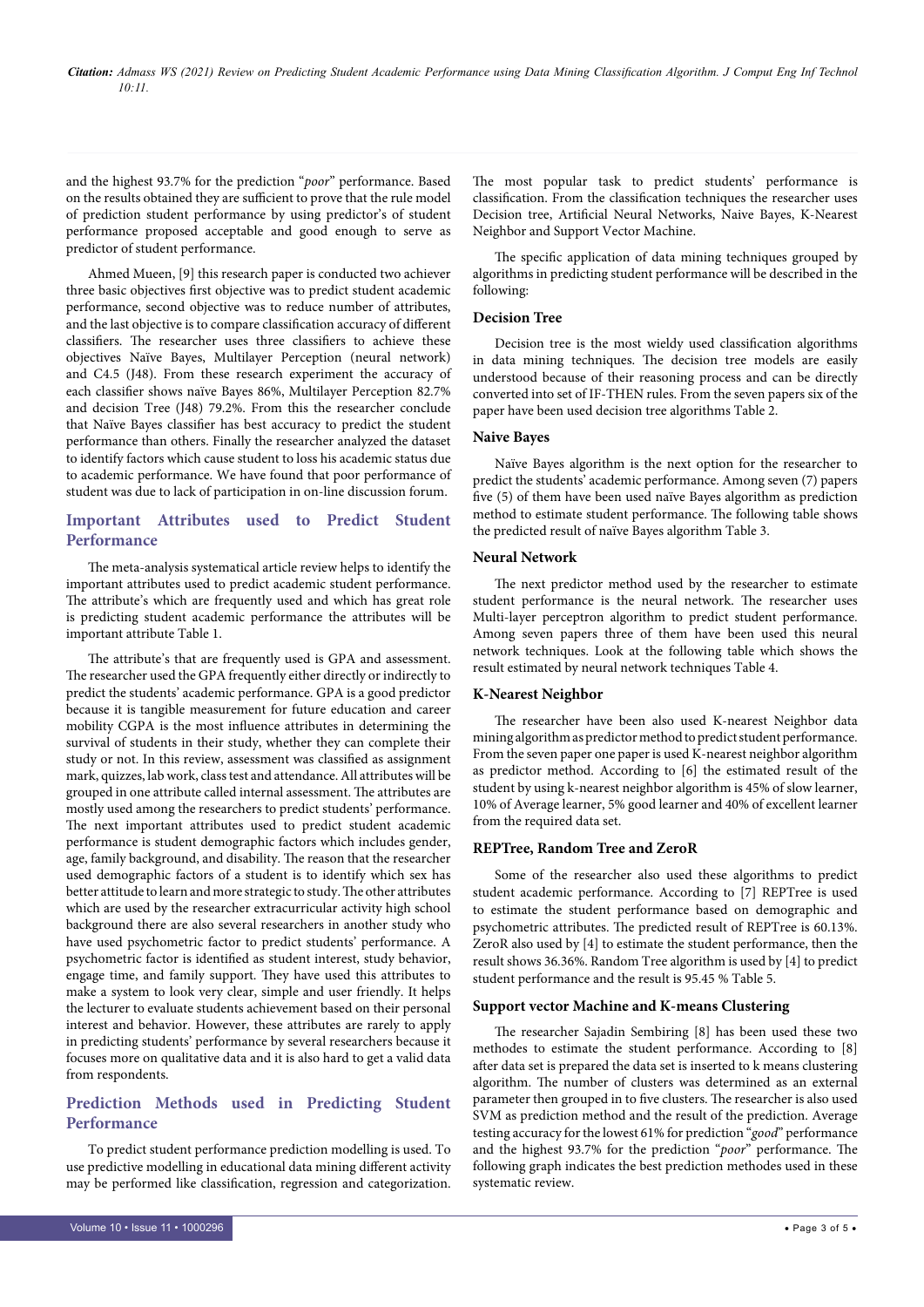*Citation: Admass WS (2021) Review on Predicting Student Academic Performance using Data Mining Classification Algorithm. J Comput Eng Inf Technol 10:11.*

#### **Table 1:** Attribute Factor Used in Different Researcher.

| <b>Attribute</b>                                                                                                                                                                                                                                                                                                                                                                                                                                                         | <b>Authors</b>                                |
|--------------------------------------------------------------------------------------------------------------------------------------------------------------------------------------------------------------------------------------------------------------------------------------------------------------------------------------------------------------------------------------------------------------------------------------------------------------------------|-----------------------------------------------|
| Students Branch, Students grade in High School, Students grade in Senior Secondary, Medium of teaching, Living location of teaching<br>(Student family size, Student family status, Family income,Family occupation,Result(Pass,Pro,Fail,                                                                                                                                                                                                                                | Surjeet Kumar Yadavand<br>Saurabh Pal [1]     |
| Student CBGS, curricular and extra-curicular activity, quize, assignment marks, projects, result, Learner{slow, average, fast}                                                                                                                                                                                                                                                                                                                                           | Vrushali Mhetre and Prof.<br>Mayura Nagar [4] |
| School, Type of Address, Parent's Cohabitation Status, family educational qualification, family employment type, Reason for opting<br>a certain school, Time taken to travel to school, Weekly Study time, Educational support given by family, internet access, family<br>relationship, free time out of school, workday alcohol Consumption, weakly alcohol consumption, current health status, Absences in<br>school, first year grade, second year grade, grades     | Sagardeep Roy, Anchal<br>Garg [5]             |
| Speciality, lower class grade, Higher Class Grade, Extra Knowledge or skill, Attendance, hours spend to study, resources, seminar<br>performance, result, class test grade(internal), lab work, exercise, homework, quiz, over all semester mark                                                                                                                                                                                                                         | Mayilvaganan<br>Kalpanadevi [6]               |
| Grade obtained at secondary level father occupation, mother occupation, school area at secondary level, school area at higher<br>secondary level, private tuition at secondary level group of study, student's community, school area at elementary level, parent's<br>education                                                                                                                                                                                         |                                               |
| Interest, Study Behaviour, Engage Time, Believe, and Family Support and GPA as dependent variable                                                                                                                                                                                                                                                                                                                                                                        |                                               |
| Grade Point Average (GPA), quiz1, quiz2, quiz average, Assignment submit, Assignment delay, labtest1, labtest2, lab test average,<br>final exam grade, total time spent, hours spent studying daily, methods of study used, city of birth, transport method, distance to<br>the college, subjects interest, motivation level, difficulty doing homework, facilities in college, having home tuition, level of father<br>education, level of mother education, attendance |                                               |

#### **Table 2:** Decision Tree Accuracy Result.

| Methods             | Result                                                                                           | Author                                  |
|---------------------|--------------------------------------------------------------------------------------------------|-----------------------------------------|
| Decision Tree       | ID3=62.2, C4.5=67.7, CART=62.2                                                                   | Surjeet Kumar Yadav and Saurabh Pal [1] |
| Decision Tree(J48)  | $=72.7$                                                                                          | Vrushali Mhetre and Prof. Mayura Nagar  |
| Decision Tree(J48)  | 73.92 %                                                                                          | Sagardeep Roy, Anchal Garg              |
| Decision Tree(J48)  | 79.2%                                                                                            | Ahmed Mueen, Bassam Zafar, Umar Manzoor |
| Decision Tree(J48)  | 64.8%                                                                                            | V.Ramesh, P.Parkavi and K.Ramar [7]     |
| Decision Tree(C4.5) | 30% of slow learner.<br>20% of Average learner, 40% good learner and<br>10% of excellent learner | M. Mayilvaganan and D. Kalpanadevi [6]  |

#### **Table 3:** Naive Bayes Accuracy Result.

| Methods     | Result                                                                                          | <b>Authors</b>                              |
|-------------|-------------------------------------------------------------------------------------------------|---------------------------------------------|
| Naïve Bayes | 49.5 %                                                                                          | V.Ramesh, P.Parkavi and K.Ramar [7]         |
| Naïve Bayes | 30% of slow learner<br>20% of Average learner, 40% good learner and<br>10% of excellent learner | M. Mayilvaganan and D. Kalpanadevi [6]      |
| Naïve Bayes | 68.60%                                                                                          | Sagardeep Roy and Anchal Garg [5]           |
| Naïve Bayes | 68.1818%                                                                                        | Vrushali Mhetre and Prof. Mayura Nagar [4]  |
| Naïve Bayes | 85.7%                                                                                           | Ahmed Mueen, Bassam Zafar, Umar Manzoor [9] |

#### **Table 4:** Neural Network Accuracy Result.

| Methods             | Result   | <b>Authors</b>                              |
|---------------------|----------|---------------------------------------------|
| Neural network(MLP) | 72.38 %  | V.Ramesh, P.Parkavi and K.Ramar [7]         |
| Neural network(MLP) | 51.1392% | Sagardeep Roy and Anchal Garg [5]           |
| Neural network(MLP) | 81.4%    | Ahmed Mueen, Bassam Zafar, Umar Manzoor [9] |

#### **Table 5:** 1 Accuracy Result for REPTree, Random Tree and ZeroR Algorithm.

| Method       | Result | <b>Authors</b>                             |
|--------------|--------|--------------------------------------------|
| REPTree      | 60.13% | V.Ramesh, P.Parkavi and K.Ramar [7]        |
| Random Tree  | 36.36% | Vrushali Mhetre and Prof. Mayura Nagar [4] |
| <b>ZeroR</b> | 95.45% | Vrushali Mhetre and Prof. Mayura Nagar [4] |